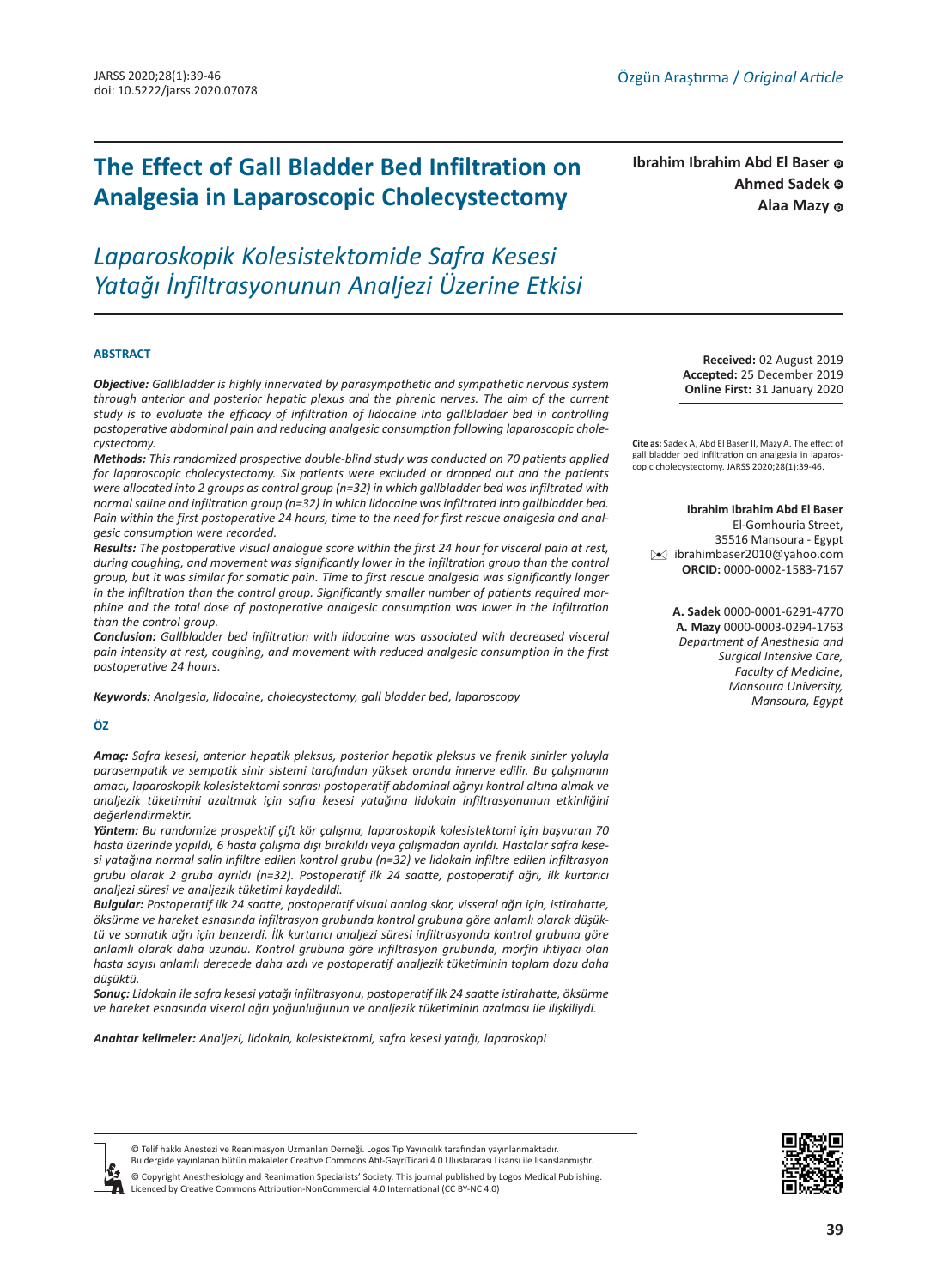### **INTRODUCTION**

Cholecystectomy is one of the most frequently performed abdominal surgeries  $(1)$ . Laparoscopic cholecystectomy is associated with minimal surgical trauma, good cosmetic surgical results, insignificant blood loss, reduced severity of postoperative pain and early discharge from hospital (2). Inappropriate management of pain after laparoscopic cholecystectomy results in prolonged hospital stay and increased incidence of patient readmission after hospital discharge (3).

Postoperative pain following laparoscopic cholecystectomy manifests itself as somatic, visceral and shoulder tip pain. Somatic pain is localized to incision sites for the insertion of surgical ports through abdominal wall. Visceral pain is a dull aching diffuse deep pain that is caused by surgical dissection, stretching and manipulation of tissues in the region of gallbladder bed and is perceived by the nociceptors of the visceral peritoneum that covers neighboring abdominal viscera  $(4)$ . Shoulder tip pain is a referred type of pain that is caused by residual carbon dioxide and it usually occurs on the second postoperative day (5).

There is a strong evidence that intraperitoneal instillation of local anesthetics is associated with significant reduction of postoperative abdominal and shoulder pain and opioid consumption after laparoscopic gynecological  $(6)$  and gastric  $(7)$  procedures but this evidence is weak after laparoscopic cholecystectomy<sup>(8)</sup>.

Visceral pain is more severe and predominant than somatic pain (9). Surgical dissection of gallbladder from its bed in the inferior surface of the liver may cause injury and cauterization of Glisson's capsule (visceral peritoneum of the liver) resulting in increased intensity of postoperative abdominal pain and increased need for opioid analgesia after laparoscopic cholecystectomy (4).

The gallbladder is innervated by parasympathetic and sympathetic nervous system through three routes which are anterior hepatic plexus, posterior hepatic plexus and the phrenic nerves (10).

The current study was designed to evaluate the efficacy of infiltration of a mixture of lidocaine and epinephrine into gallbladder bed in reduction of postoperative abdominal pain and analgesic consumption following laparoscopic cholecystectomy.

### **MATERIAL and METHODS**

This randomized prospective double-blind study was conducted after approval of the ethics committee and a written informed consent from each patient enrolled in the study were obtained. The current study included 70 patients of either sex aged 20-65 years with an American Society of Anesthesiologists physical status (ASA) I or II undergoing elective laparoscopic cholecystectomy.

Patients were excluded from the study if they had one or more of following: common bile duct exploration, T tube drain insertion, presence acute cholecystitis, severe systemic disease, body mass index > 40 kg m<sup>-2</sup>, allergy to lidocaine or administration of analgesics within 24 hours prior to surgery. Four patients were excluded from the current study, 2 patients refused to participate in the study and another 2 patients were not meeting the inclusion criteria. The intervention was discontinued in 2 patients as they were explored by open laparotomy.

#### **Anesthetic management**

All patients were evaluated preoperatively by reviewing data concerning medical history, clinical examination and investigations. The patients received 0.05 mg kg-1 IV midazolam as a premedication in the preoperative holding area. All patients were transferred to the operating room and monitored with measurements of noninvasive arterial blood pressure (NIBP), heart rate (HR), electrocardiography (ECG), pulse oximetry (SpO<sub>2</sub>) and capnography. Anesthesia was induced with IV propofol (2 mg  $kg^{-1}$ ) and fentanyl (1 μg kg<sup>-1</sup>). Orotracheal intubation was facilitated by using atracurium (0.5 mg  $kg<sup>-1</sup>$ ). All patients were mechanically ventilated with adjustment of the ventilator to keep the end-tidal CO<sub>2</sub> at 35-40 mmHg. Anesthesia was maintained with 1 MAC isoflurane in %50-50 O<sub>2</sub>/air mixture. Lactated Ringer's solution (3-6 mL  $kg<sup>-1</sup> h<sup>-1</sup>$ ) was infused throughout surgery. Incremental doses of intravenous fentanyl (25 µg)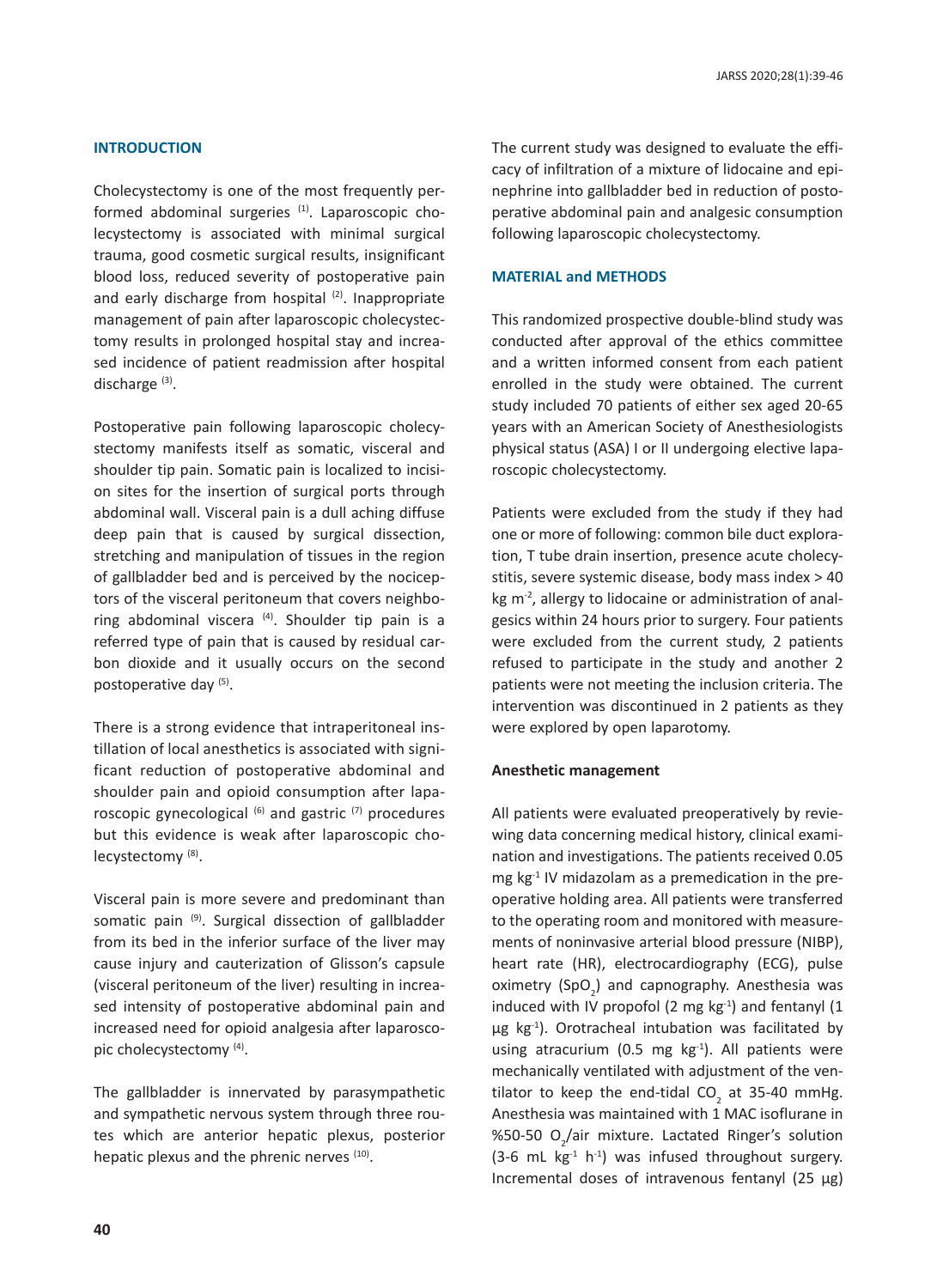were given if heart rate or blood pressure exceeded 20% of basal value in relaxed patients. Intraabdominal pressure was not allowed to exceed 14 mmHg during the procedure. All patients received metoclopramide 10 mg, dexamethasone 4 mg and ranitidine 150 mg as a prophylaxis against postoperative nausea and vomiting. All patients received IV 15 mg  $kg<sup>-1</sup>$  paracetamol about half an hour before extubation. At the end of laparoscopy, neostigmine  $(0.04 \text{ mg kg}^{-1})$  and atropine  $(0.02 \text{ mg kg}^{-1})$  were administered to antagonize any residual neuromuscular blockade.

## **Randomization**

An anesthetist who was not involved in the study and not aware of the assignment of patient groups prepared the mixture of drugs to be injected. The surgeon, and nursing staff who collected the postoperative data and patient were unaware of given drugs and group allocation. The patients were randomly allocated by a computer-generated randomization table, and group assignments were concealed in sealed opaque envelopes and each group included 32 patients.

**Infiltration group (n=32):** The gallbladder bed was infiltrated with 50 mL of the mixture of lidocaine, normal saline and epinephrine.

**Control group (n=32):** The gallbladder bed was infiltrated with 50 mL normal saline plus 5  $\mu$ g mL<sup>-1</sup> lidocaine-free epinephrine.

## **Distribution of the infiltration mixture or cocktail**

Patients received 3 mL kg $^{-1}$  volume of 5 mg kg $^{-1}$  lidocaine, normal saline and epinephrine 5 microgram  $(\mu g)$  mL<sup>-1</sup> mixture or cocktail that were distributed as follows:

**1. Periportal:** In all patients of both groups 5 mL of lidocaine epinephrine mixture was infiltrated at each site of laparoscopy port entry (15-20 mL, total volume) before skin incision. At the end of surgery another 5 mL of this mixture was infiltrated at the site of drain entry site.

**2. Intraperitoneal:** In all patients of both groups after extracting 50 mL of saline or the lidocaine cocktail for gallbladder bed infiltration, the remaining solution (about 140 mL for a 70 kg-individual) was immediately sprayed after carbon dioxide insufflations into the peritoneum, as follows: the surgeon sprayed 70 mL of the total solution in the right subphrenic space, and another 70 mL over the parietal peritoneum with the patient maintaining the Trendelenburg position for at least 2 minutes to allow the sprayed local anesthetic mixture to spread all over the subphrenic space.

# **3. Gall bladder bed infiltration:**

**a-The infiltration group:** Fifty milliliters of lidocaine epinephrine mixture was infiltrated into the gallbladder bed and pedicle after clamping the cystic duct and artery. Infiltration was done through a laparoscopic suction needle with a size of 0.9/330 mm.

**b-The control group:** Fifty milliliters of normal saline plus 5  $\mu$ g mL<sup>-1</sup> epinephrine were infiltrated into gallbladder bed using the same method as in the infiltration group.

# **Postoperative care**

A 10-point visual analogue scale (VAS) was used to assess pain intensity of both somatic (localized to abdominal wall) and visceral abdominal pain (dull, aching, non-localized deep pain) following laparoscopic cholecystectomy during the first 24 postoperative hours. Zero (0) denotes absence of pain and 10 points intolerable pain. If the VAS score for visceral pain was >3 pts, incremental doses of 2 mg morphine and ketorolac 15 mg were administered intravenously.

## **Data collection**

The primary outcome measures were total dose of morphine and ketorolac consumption and VAS scores within the first postoperative 24 hours. The postoperative VAS scores for both somatic and visceral pain at rest were calculated immediately after recovery from anesthesia, and at 2, 4, 8, 12, 16 and 24 hours, postoperatively. The VAS scores for both somatic and visceral pain were calculated during cough and movement within 12 hours after surgery. The secondary outcome measures were occurrence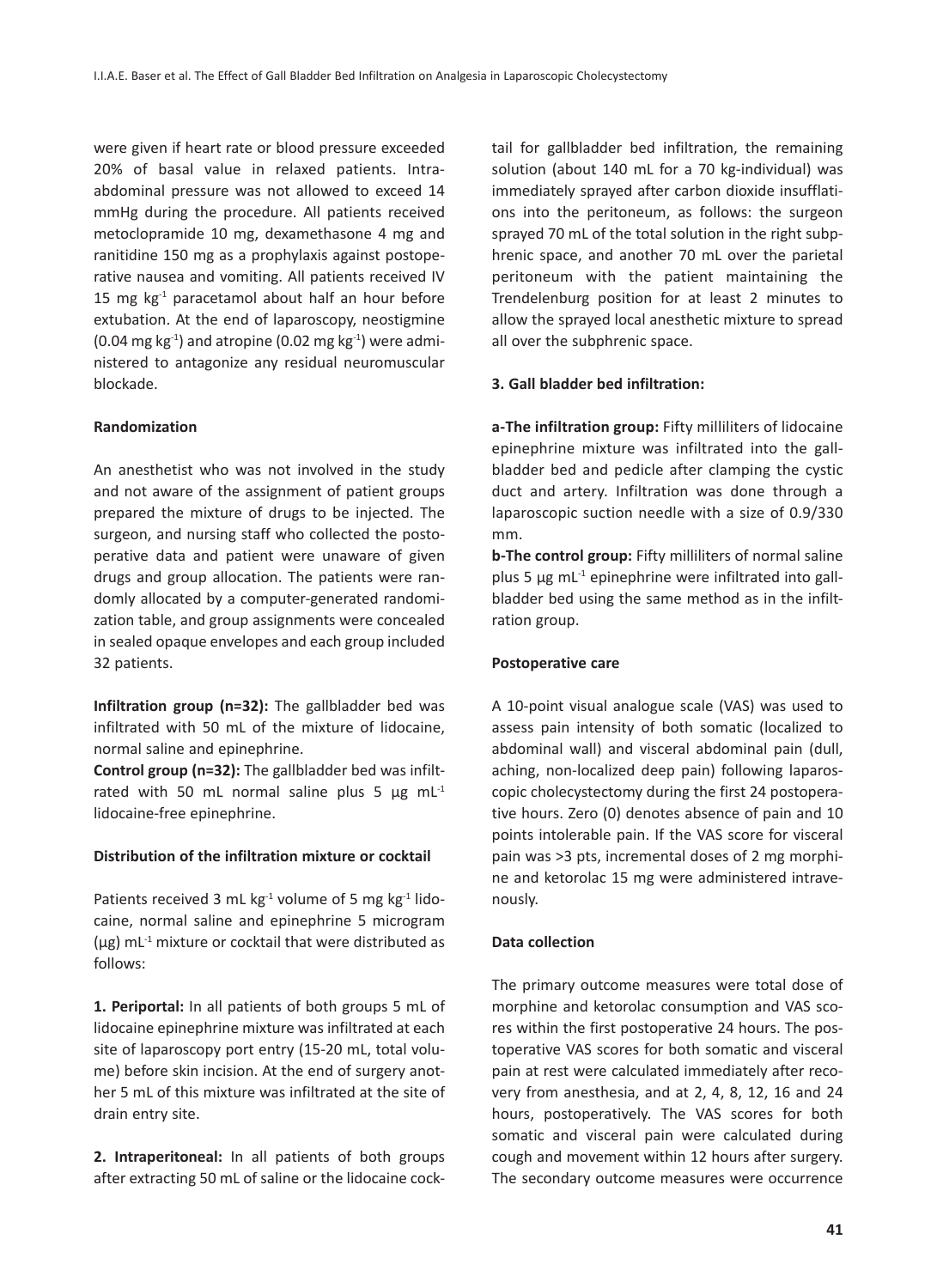of shoulder tip pain, time to the administration of the first rescue analgesia, the frequency of using rescue analgesia and the number of patients who required morphine for supplementary postoperative analgesia within the first postoperative 24 hours. Postoperative nausea and vomiting, time to the recovery of normal bowel movements after surgery and patient satisfaction as regards analgesic regimen were recorded.

### **Statistical analysis**

The sample size was calculated based on the reduction of total dose of opioid consumption within the first postoperative 24 hours compared to baseline values by about 50% as in a previous similar study (11) (0.0301±0.04 versus 0.0639±0.04) mg kg<sup>-1</sup> and the difference required a total sample size of 31 patients for each group to obtain 95 % power at a 5% significant level. The number of patients in each group was increased to 35 patients as drop out of 10% of patients was expected. Statistical analysis of the collected data were done using IBM's SPSS statistics (Statistical Package for the Social Sciences) for windows (version 25, 2017). Shapiro-Wilk test was used to check the normality of the data distribution. The distribution of data was estimated using mean  $\pm$  SD for quantitative data, frequency, proportion for categorical data and median (range) for nonparametric data. The analysis of the data was performed to test statistically significant difference between groups. VAS scores were analyzed using Mann Whitney U-test. For intergroup comparison of quantitative data, Student's unpaired t-test was used.  $\chi^2$ -test was used for categorical data. P was considered to be significant if it was less than or equal to 0.05 at confidence interval 95%.

#### **RESULTS**

A total 70 patients were included in this prospective randomized double-blind study, while 6 patients were excluded from the study or they discontinued. The patients were allocated into two groups as the control group (n=32) and infiltration group (n=32) (Figure 1). There were no statistically significant differences in patients' characteristics and duration of surgery in the studied groups (Table I).



**Figure 1. Flow chart outlining patient inclusion.**

**Table I. Patient's characteristics and duration of surgery** 

| <b>Variables</b>              | $(n=32)$   | Control group Infiltration group<br>$(n=32)$ | Р     |
|-------------------------------|------------|----------------------------------------------|-------|
| Age (years)                   | 41.07+13.9 | $46.09 \pm 13$                               | 0.124 |
| Sex Male (n, %)               | 10 (31%)   | 6 (19%)                                      | 0.248 |
| Female (n, %)                 | 22 (69%)   | 26 (81%)                                     |       |
| BMI ( $kg \, \text{m}^{-2}$ ) | 31.48±6.2  | $31.59 + 5.2$                                | 0.972 |
| Duration of surgery (min)     | 33.75±3.26 | 34.43±4.47                                   | 0.356 |

*Data are expressed as mean ± SD, number (n) and percentage (%) BMI: body mass index*

The postoperative VAS scores for visceral pain at rest were significantly lower in the infiltration group than in the control group during the entire first postoperative 24 hours (Table II).

**Table II. Visual analogue score for visceral pain at rest during the first postoperative 24 hours** 

| <b>VAS</b> | Control group<br>$(n=32)$ | Infiltration group<br>$(n=32)$ | P        |
|------------|---------------------------|--------------------------------|----------|
| PACU       | $3(1-4)$                  | $1(0-2)$                       | $0.001*$ |
| 2 hours    | $3(2-5)$                  | $1(0-3)$                       | $0.001*$ |
| 4 hours    | $4(3-5)$                  | $2(1-3)$                       | $0.003*$ |
| 8 hours    | $3(2-5)$                  | $1(1-3)$                       | $0.001*$ |
| 12 hours   | $4(2-6)$                  | $2(1-4)$                       | $0.004*$ |
| 16 hours   | $4(2-5)$                  | $1(0-2)$                       | $0.001*$ |
| 24 hours   | $3(1-4)$                  | $2(1-4)$                       | $0.006*$ |

*Data are expressed as median (interquartile range). VAS: visual analogue score, PACU: post anesthesia care unit.* 

The postoperative VAS scores for somatic pain at rest were shown in Table III. It was comparable in both study groups during the first postoperative 24 hours.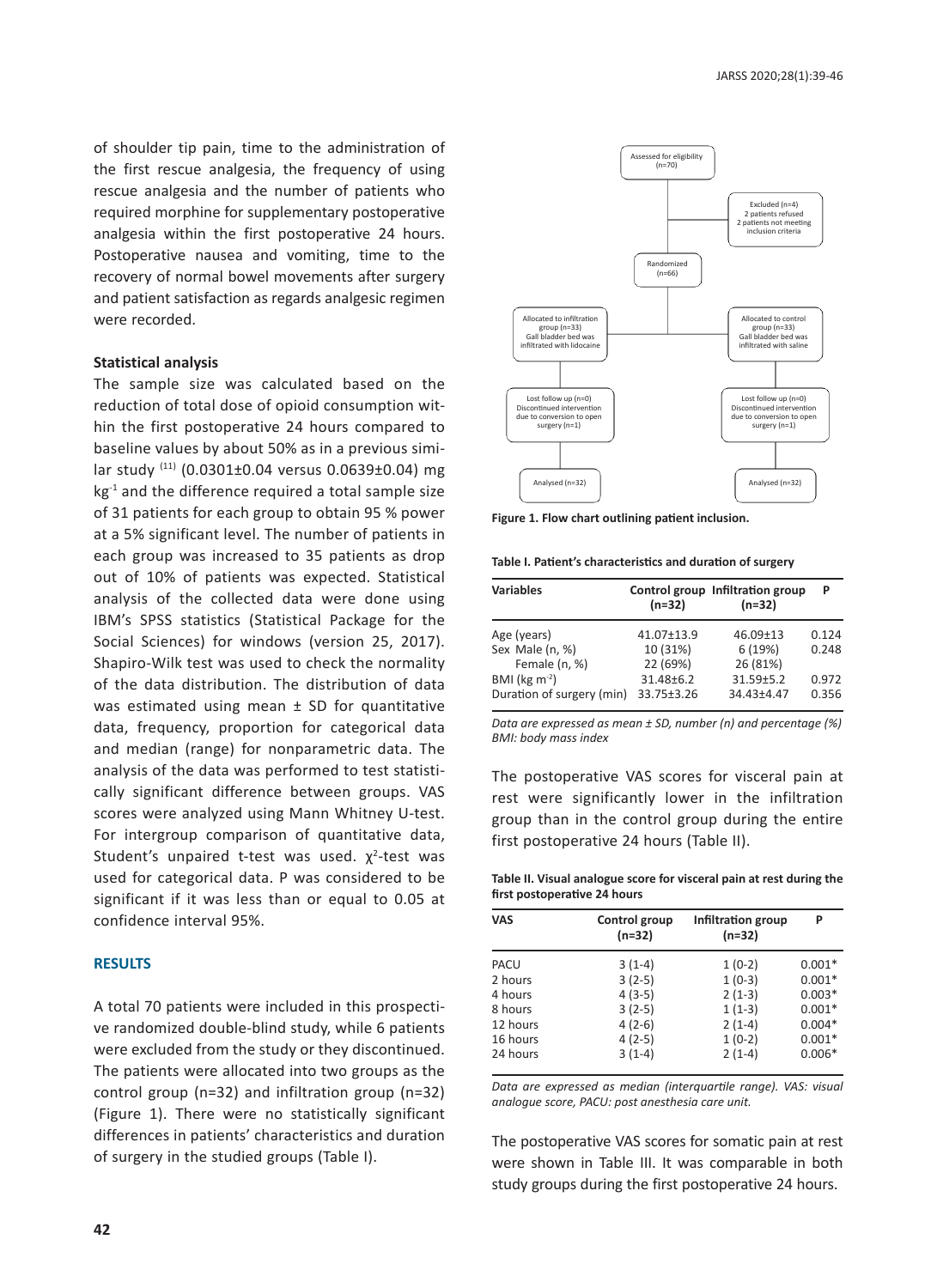| <b>VAS</b> | Control group<br>$(n=32)$ | Infiltration group<br>$(n=32)$ | P     |
|------------|---------------------------|--------------------------------|-------|
| PACU       | $1(0-3)$                  | $1(0-2)$                       | 0.752 |
| 2 hours    | $2(1-3)$                  | $1(0-3)$                       | 0.682 |
| 4 hours    | $2(1-4)$                  | $2(1-3)$                       | 0.491 |
| 8 hours    | $4(2-5)$                  | $4(2-6)$                       | 0.324 |
| 12 hours   | $4(2-6)$                  | $4(2-5)$                       | 0.514 |
| 16 hours   | $4(2-5)$                  | $4(3-5)$                       | 0.768 |
| 24 hours   | $3(2-4)$                  | $3(1-4)$                       | 0.371 |

**Table III. Visual analogue score for somatic pain during the first postoperative 24 hours** 

*Data are expressed as median (interquartile range). VAS: visual analogue score, PACU: post anesthesia care unit*

The VAS scores during cough and movement for somatic pain at 12 hours after surgery were similar in both control and infiltration groups while for visceral pain they were significantly lower in the infiltration than in the control group. The incidence of shoulder pain was similar in both groups (Table IV).

**Table IV. Visual analogue score for somatic and visceral pain on coughing and movement, and incidence of shoulder pain** 

| <b>Variables</b>               | Control<br>group<br>$(n=32)$ | <b>Infiltration</b><br>group<br>$(n=32)$ | Р        |
|--------------------------------|------------------------------|------------------------------------------|----------|
| VAS on cough for:-             |                              |                                          |          |
| Somatic pain                   | $6(3-7)$                     | $5(2-7)$                                 | 0.782    |
| Visceral pain                  | $5(2-6)$                     | $2(1-3)$                                 | $0.003*$ |
| VAS on movement for:-          |                              |                                          |          |
| Somatic pain                   | $6(4-8)$                     | $7(5-8)$                                 | 0.697    |
| Visceral pain                  | $4(2-5)$                     | $1(0-2)$                                 | < 0.0001 |
| Shoulder pain incidence (n, %) | 6 (19%)                      | 4 (12.5%)                                | 0.433    |

*Data are expressed as median (interquartile range), number (n) and percentage (%).*

*VAS: visual analogue score.* 

The total dose of postoperative morphine consumption was significantly lower in the infiltration  $(2.14\pm0.86 \text{ mg})$  than in the control  $(5.24\pm1.62 \text{ mg})$ group (p<0.0001) (Table V and Figure 2). The total

**Table V. Time to first and frequency of rescue analgesia and total postoperative 24 hours analgesics consumption** 

| <b>Variables</b>                                                                                                                                            | Control<br>group<br>$(n=32)$                                                                        | Infiltration<br>group<br>$(n=32)$                                                                    |  |
|-------------------------------------------------------------------------------------------------------------------------------------------------------------|-----------------------------------------------------------------------------------------------------|------------------------------------------------------------------------------------------------------|--|
| First rescue analgesia (hours)<br>Frequency of rescue analgesia<br>Morphine requirements n, (%)<br>Total dose of (mg) morphine<br>Ketorolac consumption(mg) | $2.64 \pm 1.15$<br>$3.48 + 1.12$<br>32 (100%)<br>$5.24 \pm 1.62$<br>34.64±11.72 24.27±8.53 <0.0001* | $6.45\pm2.46$ < 0.0001*<br>$1.63 \pm 0.65$ < 0.0001*<br>11 (35%) < 0.0001*<br>$2.14\pm0.86$ <0.0001* |  |

*Data are expressed as mean ± standard deviation (SD), number (n) and percentage (%).*

dose of postoperative ketorolac requirement was significantly lower in the infiltration (24.27±8.53 mg) than in the control (34.64±11.72 mg) group (p<0.0001) (Table V).



**Figure 2. Total dose of morphine consumption during the first postoperative 24 hours.** 

Time to administration of the first rescue analgesia was significantly longer in the infiltration (6.45±2.46 hours) than the control (2.64±1.15 hours) group (p<0.0001) and the frequency of administering rescue analgesia was significantly lower in the infiltration (1.63±0.65) than in the control (3.48±1.12) group (p<0.0001) (Table V). During the first postoperative 24 hours, the number and percentage of patients who required morphine for rescue analgesia was significantly smaller in the infiltration (11, 35%) than in the control (32, 100%) group (Table V).

Time to recovery of normal intestinal sounds, incidence of nausea and vomiting and the state of patient satisfaction as regards analgesic regimen were similar in both infiltration and control groups (Table VI).

**Table VI. Postoperative variables**

| <b>Variables</b>                  | Control<br>group<br>$(n=32)$ | <b>Infiltration</b><br>group<br>$(n=32)$ | P     |
|-----------------------------------|------------------------------|------------------------------------------|-------|
| Time to intestinal sounds (hours) | 12.91±0.71                   | $12.7 \pm 0.63$                          | 0.187 |
| Nausea and vomiting (n, %)        | 6(19%)                       | 4(12.5%)                                 | 0.521 |
| Patient satisfaction (n, %)       | 28 (87.5%)                   | 31 (97%)                                 | 0.628 |

*Data are expressed as mean±SD, number (n) and percentage (%).*

### **DISCUSSION**

The main findings of the current study have demonstrated that the infiltration of gallbladder bed with lidocaine during laparoscopic cholecystectomy is associated with effective control of visceral pain at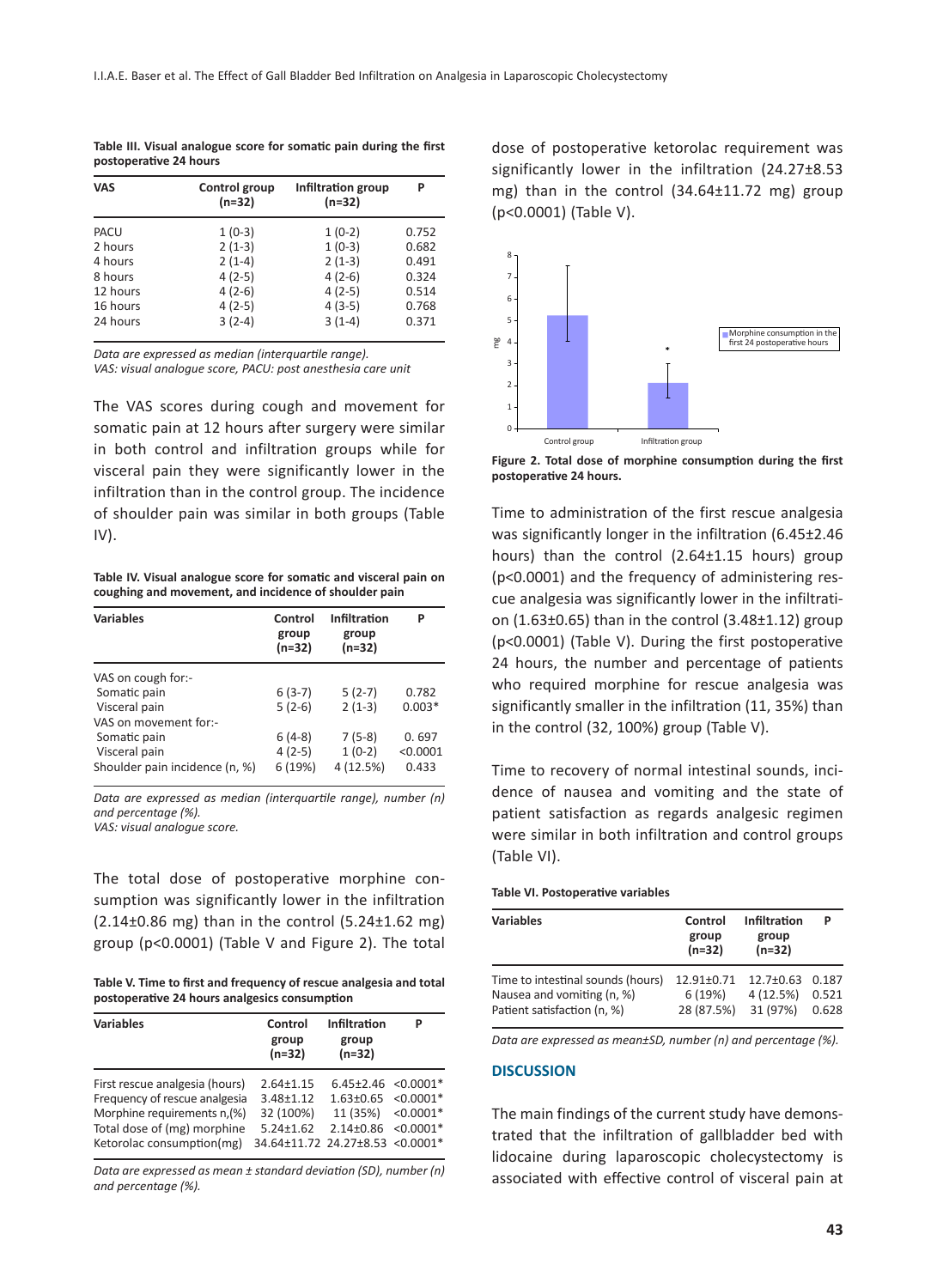rest, during coughing and movement, increased time to the administration of the first rescue analgesia and decreased analgesic consumption within the first postoperative 24 hours.

Pain following laparoscopic cholecystectomy is either somatic, visceral or both. Minimally invasive laparoscopic surgeries are associated with minimal somatic pain. Visceral pain after laparoscopic cholecystectomy is more severe and predominant than somatic pain (9).

Yi SQ et al.  $(10)$  studied the surgical anatomy of gallbladder innervation in human and they demonstrated that the gallbladder and its bed in the liver are innervated by sympathetic and parasympathetic nervous system via anterior and posterior hepatic plexus, and phrenic nerve. Anterior and posterior hepatic plexuses pass through the hepatoduodenal ligament and contain branches arising from the hepatic branches of the vagus and celiac plexus. The nerves that innervate gallbladder pass along cystic duct and cystic arteries.

Another cause of the pain that originate from the gallbladder bed is injury and cauterization of Glisson's capsule (visceral peritoneum of the liver) during dissection of gallbladder from its bed in the inferior surface of the liver resulting in increased intensity of postoperative abdominal pain and increased need for opioid analgesia after laparoscopic cholecystectomy (4).

Rehan AG et al. (12) found that infiltration of 0.25% bupivacaine at port sites, under the right hemidiaphragm and gallbladder bed decreased the postoperative pain within the first 24 hours and significantly reduced the analgesic requirements.

Choi GJ et al. (13) performed a meta-analysis to evaluate the efficacy of intraperitoneal administration of local anesthetics for postoperative pain after laparoscopic cholecystectomy. They obtained their data from Cochrane Library, EMBASE and MEDLINE and included 39 controlled randomized English studies that compared the analgesic effects of intraperitoneally instilled local anesthetic agents with placebo (or nothing) used in the control group after laparoscopic cholecystectomy. They concluded that intraperitoneal instillation of local anesthetic had favorable effects on reduction of the intensity of postoperative abdominal visceral and shoulder pain at rest.

Kang Jk et al. (14) evaluated the analgesic effects of intraperitoneal administration of lidocaine after laparoscopic cholecystectomy. Their study was conducted on 40 patients scheduled for elective laparoscopic cholecystectomy who were randomly assigned into 2 groups. One group received 200 mL normal saline containing 200 mg lidocaine and the other group received 200 mL normal saline that was instilled into the gallbladder bed and the under surface of right diaphragm. They concluded that, the intraperitoneal instillation of lidocaine significantly reduces the severity of postoperative abdominal and shoulder pain for 24 hours.

Yang SY et al. (15) in their controlled randomized, double-blind placebo study evaluated the analgesic efficacy of intraperitoneal instillation or intravenous infusion of lidocaine when compared with placebo following laparoscopic cholecystectomy. They concluded that, intraperitoneal and intravenous lidocaine infusions were associated with significant reduction of postoperative pain severity and opioid requirements after laparoscopic cholecystectomy when compared with the control placebo group.

Kim TH et al. (16) administered ropivacaine into the peritoneal cavity immediately after pneumoperitoneum in laparoscopic cholecystectomy and they found a significant reduction of postoperative pain score in the ropivacaine group when compared to the placebo group.

The nociceptive pathway of visceral pain involves the nervous system that supplies the gut. Surgical manipulation of the viscera as gallbladder and irritation of peritoneum activates the silent nociceptors with signals transmitted through afferent neurons in the vagus nerve causing unpleasant sensations and autonomic reactions (17).

The antinociceptive effects of intraperitoneal administration of local anesthetics may be attributed to blocking of peritoneal nociceptors, its local anti-inflammatory action and/or its systemic absorption (18).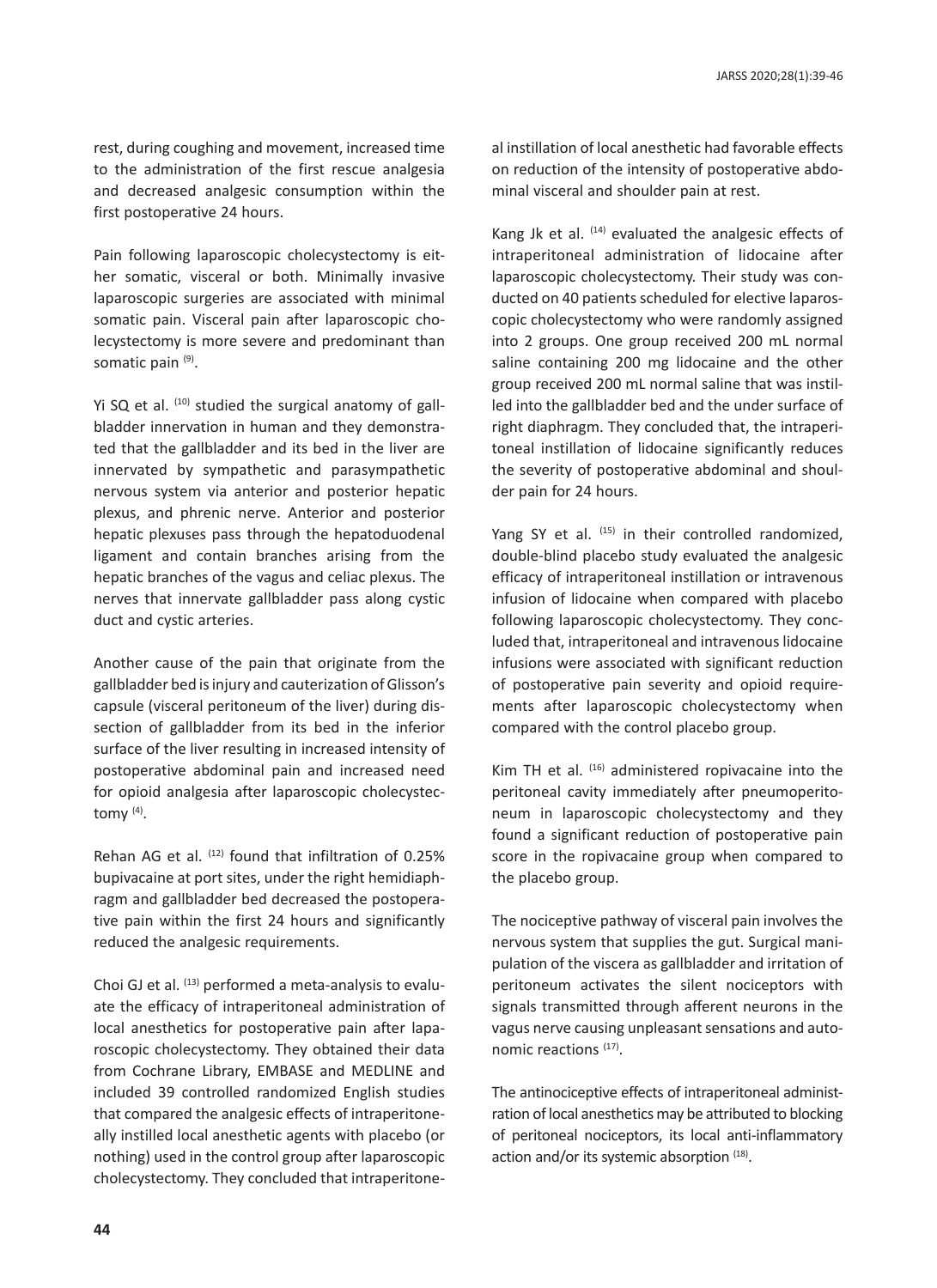The peritoneum is the largest serous membrane in the body and its surface area is close to that of the skin. The concentration of local anesthetics are detectable in the systemic circulation within 2 minutes after their administration into the peritoneal cavity, reaching a peak systemic concentration after 10-30 minutes (19).

In the current study we used lidocaine (within the normal dose range) diluted in large volume of normal saline containing epinephrine to avoid the toxic effects and to prolong the analgesic action of lidocaine after its peritoneal administration as it was retained inside the peritoneal cavity for long period. Jain S et al. (20) reported that the intraperitoneal administration of large volume low concentration of bupivacaine (20 mL of 0.5% bupivacaine was added to 480 mL of normal saline) was associated with significant prolongation of the duration of analgesic action and reduced postoperative opioid requirements after laparoscopic cholecystectomy. The use of low volume (20 to 100 mL) and high concentration (0.5% to 0.125%) of bupivacaine for infiltration in gallbladder bed has been reported to produce ineffective (21) or short-acting analgesia<sup>(22)</sup>.

The postoperative visual analogue scores for somatic pain were comparable in both groups during the first postoperative 24 hours. They were less than 3 points up to the 4<sup>th</sup> hours, but increased severely after then. The somatic pain was controlled in the first postoperative 4 hours by lidocaine infiltration around the sites of port entry into abdominal wall in both groups.

The incidence of shoulder pain was similar in both groups. Donatsky AM et al.  $(23)$  collected the data of their meta-analysis from pubMed and Excerpta Medica Database (EMBASE) to evaluate the effect of intraperitoneal instillation of normal saline with or without local anesthetic on the incidence and severity of shoulder pain after laparoscopic cholecystectomy. The study included only randomized clinical trials published in English. They reported that, the incidence and severity of shoulder pain could be minimized by intraperitoneal instillation of both saline and local anesthetics.

The incidence of nausea and vomiting was similar in

both groups as all patients received 10 mg metoclopramide, 4 mg dexamethasone and 150 mg ranitidine as a prophylaxis against postoperative nausea and vomiting immediately after induction of anesthesia.

The limitations of the current study were the duration of action and the dose of lidocaine as we didn't use higher doses to avoid local anesthetic toxicity, so lidocaine was infiltrated into gallbladder bed as it is the main source of visceral pain after laparoscopic cholecystectomy.

### **CONCLUSION**

From the findings of the current study we can conclude that, infiltration of gallbladder bed with lidocaine during laparoscopic cholecystectomy is associated with decreased intensity of visceral pain at rest, coughing and movement, prolonged time interval up to the administration of the first rescue analgesia and decreased analgesic consumption in the first postoperative 24 hours.

**Ethics Committee Approval:** Approval from the Institutional Research Board, Faculty of Medicine, Mansoura University given a code number (MS.18.09.277). **Conflict of Interest:** None **Funding:** None

**Informed Consent:** The patients' consent were obtained.

### **REFERENCES**

- 1. Csikesz NG, Singla A, Murphy MM. Surgeon volume metrics in laparoscopic cholecystectomy. Dig Dis Sci. 2010;55:2398-405. https://doi.org/10.1007/s10620-009-1035-6
- 2. Rafiq, MS, Khan MM. Scar pain, cosmesis and patient satisfaction in laparoscopic and open cholecystectomy. J Coll Physicians Surg Pak. 2016;26:216-9.
- 3. Rosero EB, Joshi GP. Hospital readmission after ambulatory laparoscopic cholecystectomy: incidence and predictors. J Surg Res. 2017;219:108-15. https://doi.org/10.1016/j.jss.2017.05.071
- 4. Basak F, Hasbahceci M, Sisik A, et al. Glisson's capsule cauterisation is associated with increased postoperative pain after laparoscopic cholecystectomy: a prospective case- control study. Ann R Coll Surg Engl. 2017;99:485-9.

https://doi.org/10.1308/rcsann.2017.0068

5. Ahmad A, Faridi S, Siddiqui F et al. Effect of bupivacaine soaked gauze in postoperative pain relief in laparoscopic cholecystectomy: a prospective observational controlled trial in 120 patients. Patient Saf Surg.